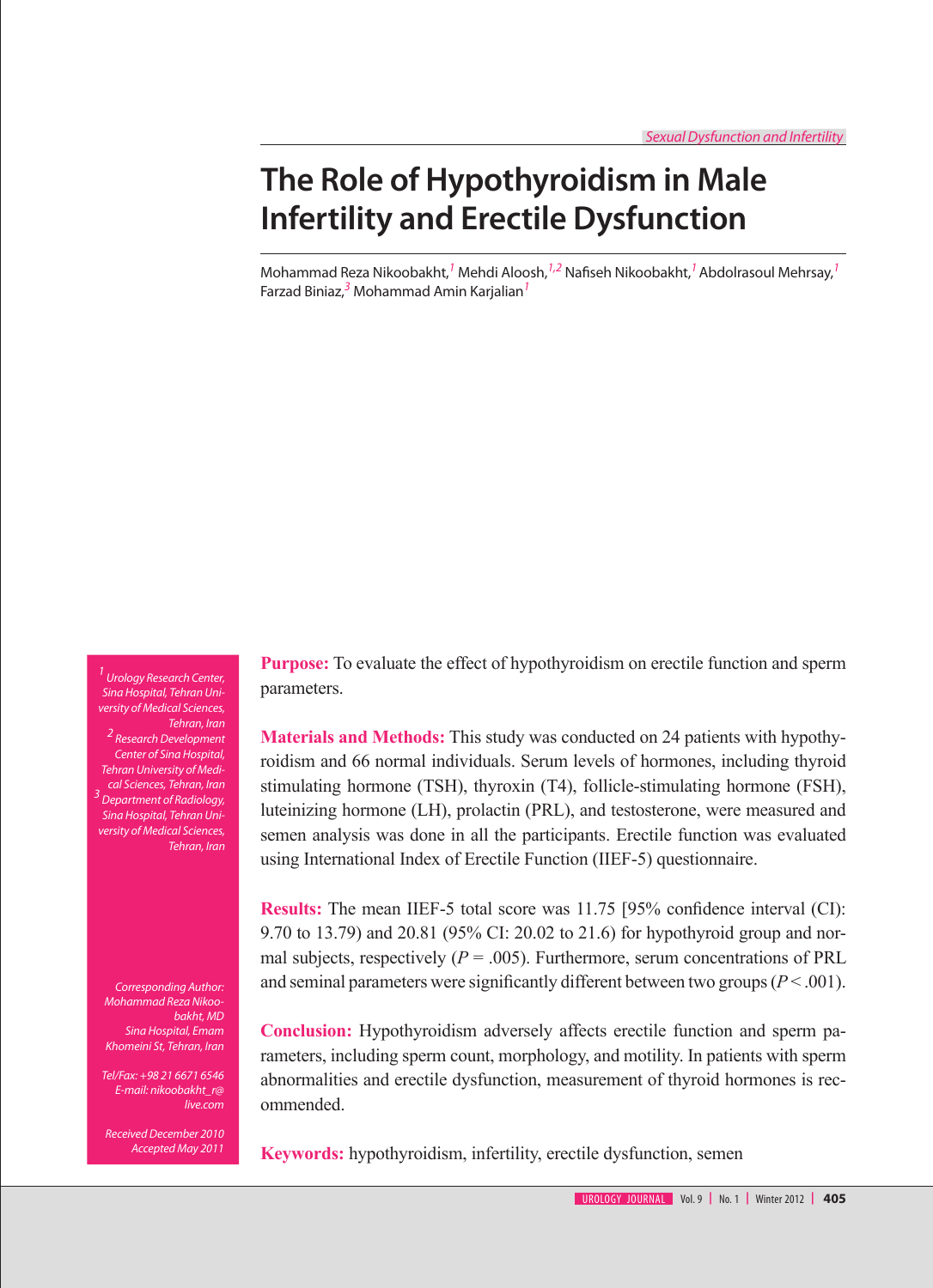# **INTRODUCTION**

Typer and hypothyroidism are the main<br>thyroid diseases with adverse effects on<br>male reproductive system. Short-term<br>hypothyroidism has no significant effect on male thyroid diseases with adverse effects on male reproductive system. Short-term hypothyroidism has no significant effect on male reproduction in adults, while severe, prolonged hypothyroidism may impair the reproductive function.(1) Although the effects of the thyroid dysfunction on female gonadal function have been clearly established, its impact on male reproductive function remains controversial. $(2,3)$ 

Thyroid hormone disorders cause some sexual dysfunctions that normalizing the thyroid hormone levels can reverse them.<sup>(4)</sup> El-Sakka and colleagues reported that low serum testosterone (15%), hyperprolactinemia (13.7%), and hypothyroidism (3.1%) are the most frequent endocrine abnormalities seen in patients with sexual dysfunction. They also reported a significant association between sexual dysfunction and endocrine imbalance $(5)$ 

Furthermore, hypothyroidism has an adverse effect on human spermatogenesis; as Griboff showed that morphology is significantly affected and motility may be less affected.<sup>(6)</sup> On the other hand, histological abnormalities in all testicular biopsies have been reported.<sup>(7,8)</sup>

The aim of this study was to evaluate erectile functions, serum levels of hormones, and sperm parameters in male patients with hypothyroidism and normal subjects. We hypothesized that hypothyroid state has an adverse effect on the erectile function and sperm parameters in men.

#### **MATERIALS AND METHODS**

Between January 2009 and June 2010, 24 consecutive hypothyroid patients (group A), who were referred to the outpatient endocrine clinic of Sina Hospital, affiliated to Tehran University of Medical Sciences, were enrolled in this study.

The inclusion criteria were as follows: age range of 20 to 70 years, not being investigated or treated for sexual dysfunction before the onset of thyroid symptoms, and being married for more than 1 year. Patients with diabetes mellitus, cardiovascular diseases, including history of myocardial infarction, coronary angioplasty, or coronary artery bypass grafting, or urological diseases were excluded from the study.

Group A, with the mean age of  $43.1 \pm 11.6$  years (range, 20 to 63 years), were complaining from clinical symptoms of hypothyroidism. They had documented hypothyroidism. The control group, group B, consisted of 66 healthy normal hospital staff, with the mean age of  $41.5 \pm 69.0$  years (range, 21 to 69 years). All participants provided written informed consent and the study was approved by the Medical Ethics Committee of Tehran University of Medical Sciences.

Serum levels of free thyroxin (FT4), thyroid stimulating hormone (TSH), free testosterone, prolactin (PRL), follicle-stimulating hormone (FSH), and luteinizing hormone (LH) were measured using immunoassay commercial kits in both groups. The normal reference ranges for thyroid hormones were as follows: TSH, 0.3 to 5.0 IU/mL and T4, 4.5 to 12.5 g/dL.

Erectile dysfunction was evaluated using International Index of Erectile Function (IIEF-5) questionnaire.<sup>(9)</sup> This is a 5-item version of the 15-item IIEF questionnaire for diagnosing the presence and severity of erectile dysfunction (ED). These items focus on erectile function and intercourse satisfaction. Possible scores for the IIEF-5 range from 5 to 25. This questionnaire was translated into Persian language and its validity and reliability have been tested previously in our center.

Semen analyses were done according to the World Health Organization guidelines.<sup>(10)</sup> Semen was obtained by masturbation after 3 to 7 days of sexual abstinence. Semen sample was collected into a sterile container, using no lubricant jelly. Reference limits of semen parameters are as follows: total sperm number, 39 million per ejaculate (range,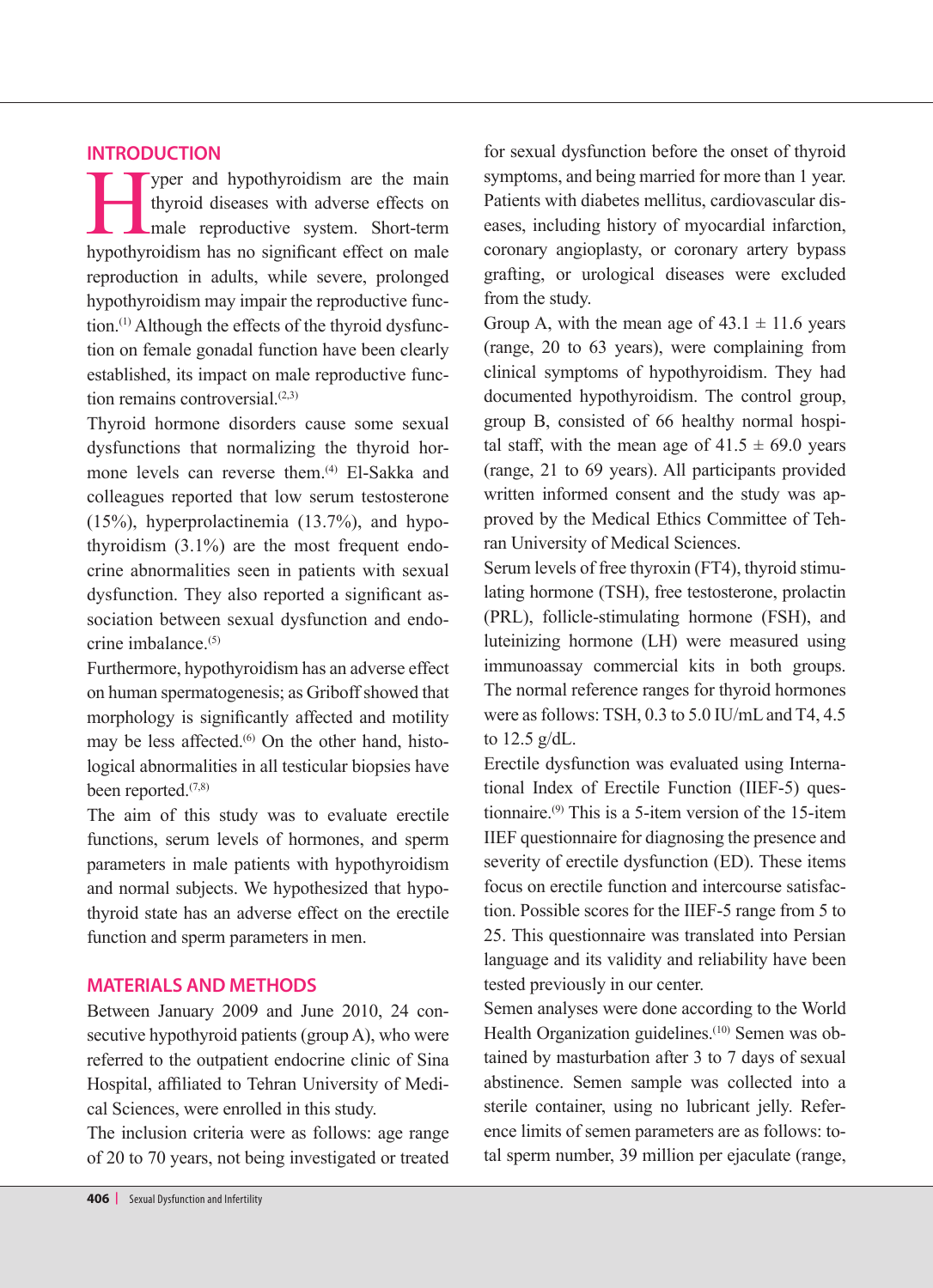| <b>TWEE IF CHARGE CHOICE AND HOTHLOHAN AND SCHIMBER PARAMETERS</b> OF PARTICIPALITY |                    |                    |                          |                         |  |  |
|-------------------------------------------------------------------------------------|--------------------|--------------------|--------------------------|-------------------------|--|--|
|                                                                                     | Hypothyroid group  | Normal group       |                          |                         |  |  |
|                                                                                     | Mean $\pm$ SD      | Mean $\pm$ SD      | P                        | 95% Confidence Interval |  |  |
| Participants, n                                                                     | 24                 | 66                 | $\overline{\phantom{a}}$ |                         |  |  |
| Age, y                                                                              | $43.1 \pm 11.6$    | $41.5 \pm 69$      | .45                      | -4.09 to 7.19           |  |  |
| IIEF-5 score                                                                        | $11.75 \pm 4.84$   | $20.81 \pm 3.21$   | .005                     | $-10.82$ to $-7.31$     |  |  |
| FSH, mU/mL                                                                          | $8.70 \pm 4.17$    | $7.51 \pm 7.37$    | .342                     | $-1.29$ to 3.67         |  |  |
| LH, mU/mL                                                                           | $7.40 \pm 3.70$    | $6.58 \pm 2.62$    | .327                     | $-0.85$ to 2.49         |  |  |
| Free testosterone, pg/mL                                                            | $5.40 \pm 2.27$    | $17.73 \pm 98.09$  | .311                     | -36.45 to 11.80         |  |  |
| Prolactin, ng/mL                                                                    | $359.41 \pm 77.57$ | $290.13 \pm 96.86$ | .001                     | 29.48 to 109.08         |  |  |
| Sperm count, million/mL                                                             | $28.04 \pm 25.72$  | $72.98 \pm 42.72$  | .000                     | $-59.82$ to $-30.05$    |  |  |
| Sperm motility, %                                                                   | $30.08 \pm 18.53$  | $67.39 \pm 12.20$  | .000                     | $-45.61$ to $-29.00$    |  |  |
| Sperm morphology, %                                                                 | $35.12 \pm 13.87$  | $65.10 \pm 11.28$  | .000                     | $-36.38$ to $-23.57$    |  |  |

**Table 1.** Characteristics, hormonal, and seminal parameters of participants

SD indicates standard deviation; IIEF-5, International Index of Erectile Function questionnaire; FSH, follicle-stimulating hormone; and LH, luteinizing hormone.

33 to 46); sperm concentration, 15 million per mL (range, 2 to 16); vitality,  $58\%$  live (range,  $55\%$  to 63%); progressive motility, 32% (31% to 34%); total (progressive + nonprogressive) motility, 40% (range, 38% to 42%); and morphologically normal forms,  $4.0\%$  (range,  $3.0\%$  to  $4.0\%$ ).<sup>(10)</sup>

### **Statistical Analysis**

Each variable, including age, serum levels of hormones, sperm parameters, and IIEF-5 scores, was assessed using a univariate analysis by independent sample *t* test, Mann-Whitney *U* test, and Pearson correlation, where appropriate. The Kolmogorov–Smirnov test was used to check if IIEF-5 scores had a normal distribution. Variables that were significantly related to hypothyroidism (*P* < .05) were assessed in a multivariate analysis with a logistical regression procedure and forward stepwise selection. The dependent variable was coded as zero for absence and one for the presence of hypothyroidism.

## **RESULTS**

While age was not significantly different between the two groups  $(P = .465)$ , a significant difference was found in IIEF-5 scores (*P* < .001). Serum PRL level, sperm count, sperm motility, and morpholo-

gy were significantly different between two groups  $(P = .001, P < .001, P < .001,$  and  $P < .001$ , respectively; Table 1). Multivariate analysis showed that hypothyroidism affected the morphology of the sperm more than other parameters  $(OR = 75.3)$ ; Table 2). In the hypothyroid group, TSH and FT4 were  $15.02 \pm 3.30$  IU/mL and  $2.91 \pm 1.40$  g/dL, respectively. There was no correlation between serum TSH levels and severity of ED (IIEF-5), serum testosterone levels, and sperm parameters (Table 3).

#### **DISCUSSION**

The effects of thyroid hormone alterations on the reproductive system have been studied extensively in animals, which showed that abnormal thyroid function resulted in decreased fertility and

| <b>Table 2.</b> Multivariate analysis of IIEF-5 and sperm pa-<br>rameters. |           |      |            |  |  |  |
|----------------------------------------------------------------------------|-----------|------|------------|--|--|--|
| <b>Variables</b>                                                           | r         | Р    | Odds ratio |  |  |  |
| IIEF-5                                                                     | $-93.953$ | .989 | 0.000      |  |  |  |
| Sperm count                                                                | 1.079     | .991 | 2.942      |  |  |  |
| Sperm motility                                                             | .502      | .992 | 1.652      |  |  |  |
| Sperm morphology                                                           | 4.322     | .985 | 75.307     |  |  |  |

IIEF-5 indicates International Index of Erectile Function questionnaire.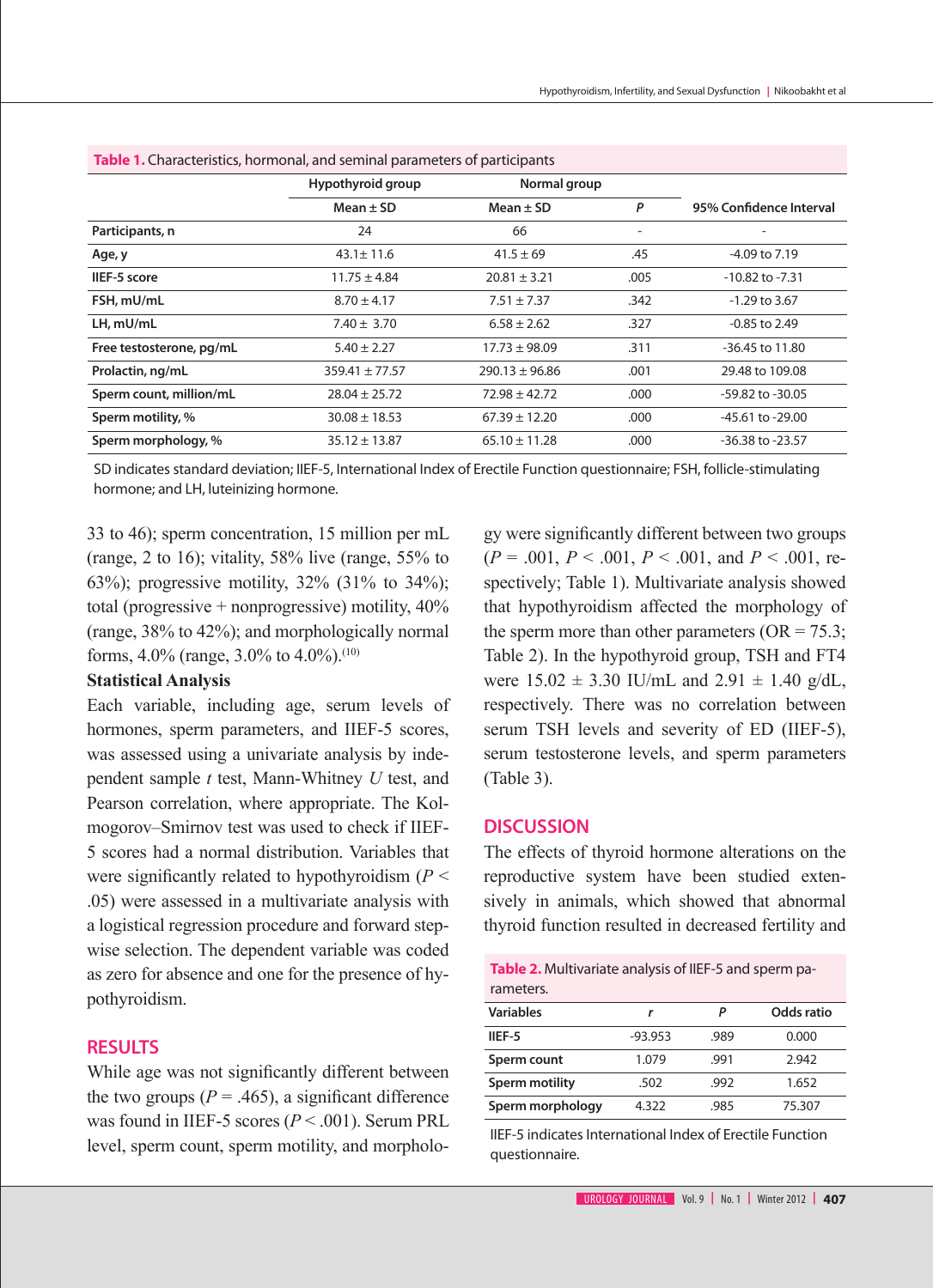| thyroid group            |          |      |
|--------------------------|----------|------|
| <b>Variables</b>         | r        | P    |
| <b>Free Testosterone</b> | $-0.182$ | .396 |
| IIEF-5                   | 0.088    | .681 |
| Sperm count              | $-0.154$ | .472 |
| <b>Sperm motility</b>    | $-0.135$ | .529 |
| Sperm morphology         | 0.098    | .650 |

**Table 3.** Correlation analysis of TSH levels in the hypothyroid group

\*Correlation is significant at the 0.05 level (2-tailed).

TSH indicates thyroid stimulating hormone; and IIEF-5 International Index of Erectile Function questionnaire.

impaired sexual activity.<sup> $(11,12)$ </sup> In animals, if hypothyroidism occurs soon after birth, delay in sexual maturation will be observed.<sup>(13)</sup> In male Pax8-/mice with congenital hypothyroidism, the efferent ducts and epididymis are either absent or the efferent ducts lumen are reduced, which leads to impaired testicular drainage and absence of spermatozoa.(14) Moreover, in male rats with transient gestational onset hypothyroidism, post-testicular sperm maturation is impaired in the epididymis. In these cases, androgen bioavailability, its receptor expression, and function are subnormal; however, there are no lower serum levels of androgen. $(15)$ 

In the current study, patients with hypothyroidism had significantly higher level of serum PRL and lower IIEF-5 score, which means more erectile problems. Serum levels of FSH, LH, and free testosterone were not significantly different. In hypothyroid subjects, high levels of PRL may affect sexual drive and result in  $ED$ .<sup>(16,17)</sup> On the other hand, hypothyroidism in women decreases serum level of sex hormone-binding globulin (SHBG) and increases the PRL secretion by affecting the ovarian function. Thyroxin administration can improve fertility and reverses hormonal abnormalities.(18,19) In addition, primary hypothyroidism causes decreased serum levels of SHBG and total testosterone. It has been shown that thyroid hormone administration to men with hypothyroidism increases both SHBG and total serum testosterone.

(20) We did not observe significant difference in serum testosterone, LH, and FSH levels between two groups. It may be due to subnormal bioavailable androgen and abnormal receptor expression and function, as shown in the animal studies or small sample size of study.<sup>(15)</sup>

Not all of the patients with thyroid diseases do experience sexual dysfunction. Moreover, all of the patients with hyper or hypothyroidism reaching euthyroid state do not recover from sexual dysfunction. These observations show that sexual dysfunctions are almost always multifactorial (physical and psychological factors).(4)

In the current study, there are some potential confounders, such as body mass index, smoking habits, etiology of hypothyroidism, abstinent time for semen analysis, season, and time of the day that sampling happened. They may affect serum levels of hormones and sperm parameters. In addition, only a single sample of semen and blood were collected in a small group of patients. Therefore, it is needed to conduct studies with higher degree of evidence, such as cohort studies, on larger number of participants to clarify the effects of hypothyroidism on male reproductive system.

#### **CONCLUSION**

Hypothyroidism adversely affects erectile function and semen quality in men. Further large scale studies are needed to replicate our results.

## **ACKNOWLEDGEMENTS**

We thank Research Development Center of Sina Hospital for its support.

## **CONFLICT OF INTEREST**

None declared.

## **REFERENCES**

1. Krassas GE, Pontikides N. Male reproductive function in relation with thyroid alterations. Best Pract Res Clin Endocrinol Metab. 2004;18:183-95.